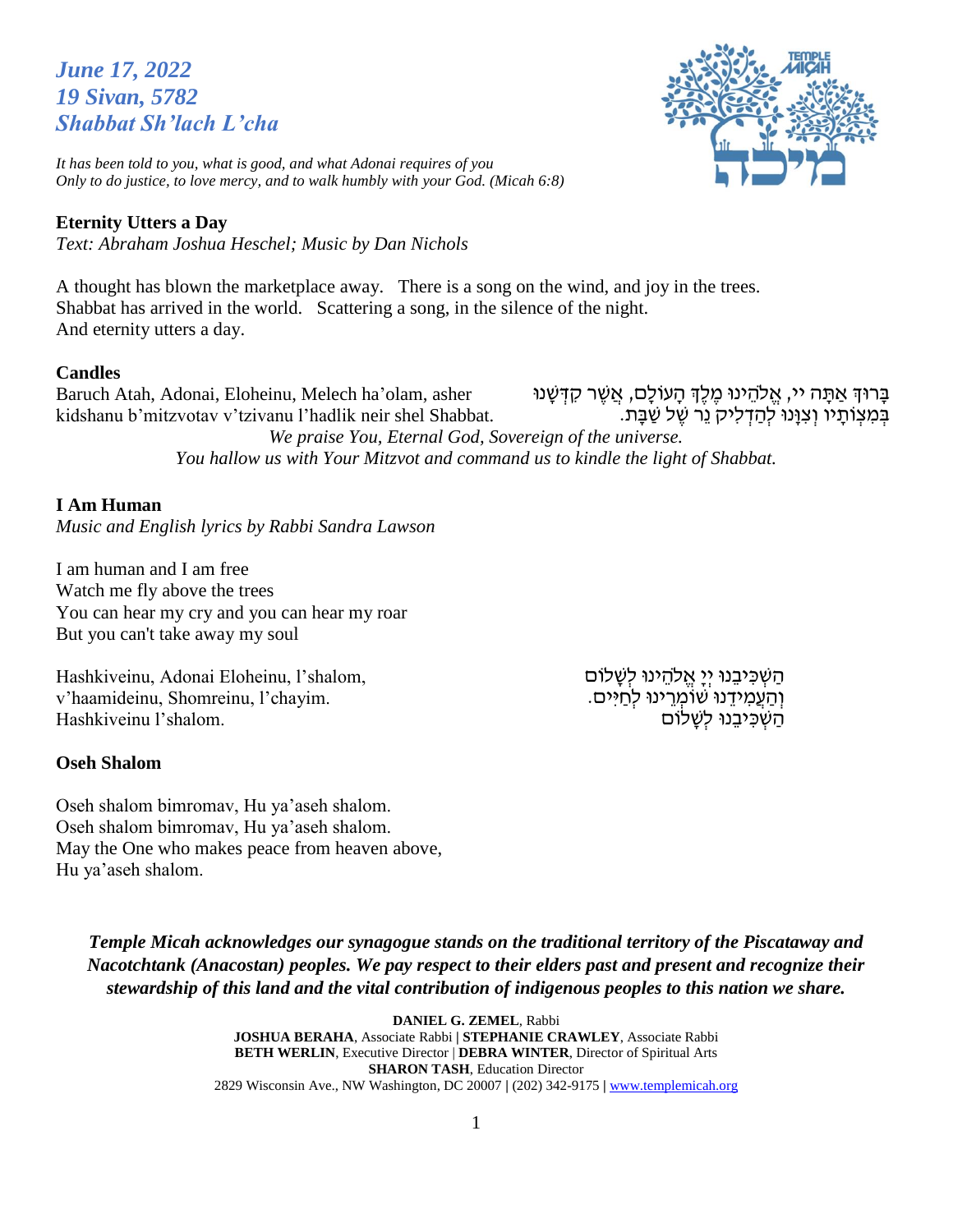### **Kiddush**

Baruch Atah, Adonai, Eloheinu, Melech ha'olam, borei p'ri hagafen. Baruch Atah, Adonai, Eloheinu, Melech ha'olam, asher kidshanu b'mitzvotav v'ratzah vanu, v'shabat kodsho b'ahavah uv'ratzon hinchilanu, zikaron l'maaseh v'reishit. Ki hu yom t'hilah l'mikra'ei kodesh, zeicher litziat mitzrayim. Ki vanu vacharta v'otanu kidashta mikol ha'amim, v'shabbat kodsh'cha b'ahavah uv'ratzon hinchaltanu. Baruch Atah, Adonai, m'kadeish hashabbat.

ַבְּרוּדְ אַתַּה יי, אֱלֹהֱינוּ מֶלֶדְ הַעוֹלַם, בּוֹרֵא פִּרְי הַגַּפֵן. בָּרוּךְ אַתָּה יי, אֱלֹהֵינוּ מֵלֵךְ הַעֹוֹלָם, אֲשֶׁר קִדְּשָׁנוּ בְּמִצְוֹתַיו וְרַצָּה בָנוּ, וְשַׁבָּת קַדְּשׁוֹ בְּאַהֲבָה וּבְרַצוֹן הִנְחִילֵנוּ, זִכֲרוֹן לִמְעֵשֶׂה בְּרָאשִׁית. כִּי הוּא יוֹם תִּחִילַה לִמְקָרָאֵי קֹדָשׁ, זֶכֶר לִיצִיאַת מִצְרָיִם. כִּי-בָנוּ בָחַרִתָּ וְאוֹתָנוּ קִדַשְׁתָּ, מִכָּל-הָעַמִּים, וְשַׁבָּת קָדְשְׁךָ בְּאַהֲבָה וּבְרָצוֹן הִנְחַלְתָּנוּ. בָּרוּךְ אַתָּה יי, מִקַדֵּשׁ הַשַּׁבַּת.

*We praise You, Eternal God, Sovereign of the universe, Creator of the fruit of the vine. We praise You, Eternal God, Sovereign of the universe; You call us to holiness with the Mitzvah of Shabbat – the sign of Your love, a reminder of Your creative work, and of our liberation from Egyptian bondage, our day of days. On Shabbat especially, we hearken to Your call to serve You as a holy people. We praise You, O God, for the holiness of Shabbat.*

#### **Challah**

Baruch Atah, Adonai, Eloheinu, Melech ha'olam, hamotzi lechem min ha'aretz.

ברוּךְ אַתָּה יי, אֱלֹהֵינוּ מֶלֶךְ הָעוֹלָם, הַ מֹוצִ יא לֶחֶ ם מִ ן הָּ אָּ רֶ ץ.

*We praise You, Eternal God, Sovereign of the universe, who causes bread to come from the earth.*

# *Refuah Shleimah*

Emily Alpern-Fisch, Alan Appel, Ronni Behar, Ira Berlin, Howard Berman, Michael Brenner, Ellen Buckley, Judith Chisholm, Barbara Cleveland, Netanel Felber, Chelo Fournier, Aubrey Garber, Marlene Garnett, Barbara Gayler, Jeffrey Goodman, Richard Greenfield, Ezra Mac Grossman, David Hahn, Judy Hurvitz, Robin Kaplan, Joan Kupferberg, Wasu Lawal, Lisa Lehman, Philip Levine, Stu Levine, Sam Levinson, Dan Lutenegger, Chris Mahle, Mildred Marin, Stephanie Mendez, Sophie Meyers, Bryant Monroe, Lynda Mulhauser, Jumuna Nathan, Robin Parry, Jack Paul, Rachel bat Chava, Lois Rosen, Eric Rosenberg, Sarah Golde bat Shifrah, David Scheever, Charles Schussheim, Cynthia Seymour, Annette Shaw, Sam Sinkler, Eve Sparberg, Victor Springer, Yolande Spinnato, Alan Thal, Betty Ustun, Mimi Wolf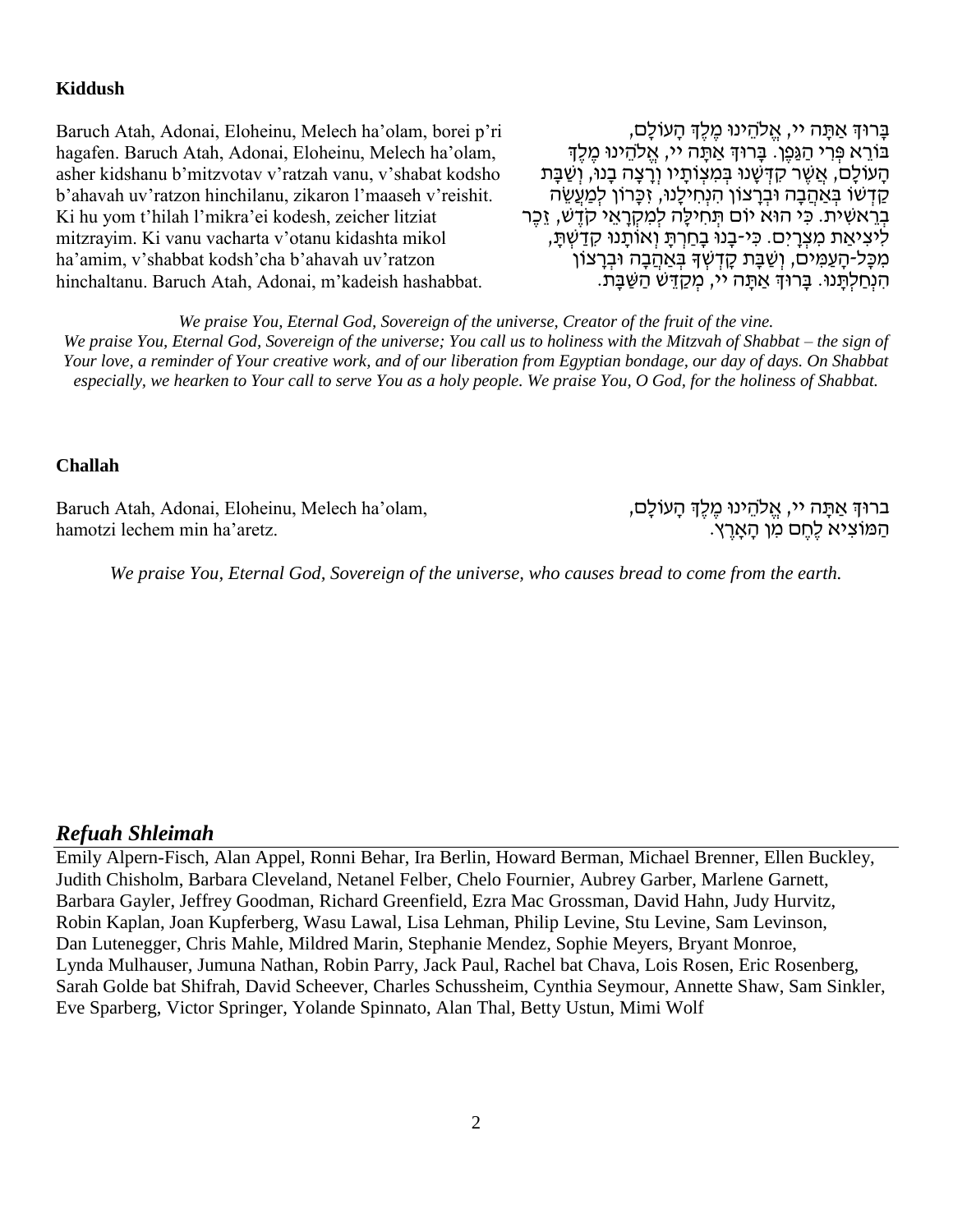# *We Remember a Few of Far Too Many Lives Lost to COVID-19*

Rose Marie Compaoré, 62, progressive politician, Ouagadougou, Burkina Faso Honestie Hodges, 14, student and law enforcement reform activist, Grand Rapids, Michigan Joseph Dobrenski Jr., 90, nursing home resident, Easton, Maryland

# *We Remember Those Lost to Violence in Washington, DC*

Sonya Champ, 40, NW DC; Irvin Brandon, 28, SE DC; Alphonzo Jones, 34, Temple Hills, MD; Israel Mattocks, 30, SE DC; Xavier Spruill, 17, Baltimore, MD

## *Shiva*

William Yale Dick, brother of Marjorie Dick Stuart; Sandra Goldberg, mother of Dara Goldberg Kaye; Deborah Aviva Kraut, wife of Alan Kraut; A.B. Yehoshua, Israeli author

# *Shloshim*

Stephen F. Eilperin, father of Juliet Eilperin

## *Yahrzeit*

Rabbi Bernard J. Bamberger, Horace L Barnes, Ida Broide, Harry Cherney, Fred Dickelman, Avi Dorot, Herbert Elisburg, Edward Faber, Otto Frankenfeld, Sylvia Grossman, Mildred Katzman, Ellen Kurzman, Martin Kushinsky, Hallene Marks, Robert S. Morgenstein, Sam Morgenstein, Harold Schwalb, Benjamin M. Seiger, Judith Shaffert, Florence Simon, Stan Wang, Ken Weiner

## **Kaddish Yatom**

Yitgadal v'yitkadash sh'mei raba. B'alma di v'ra chirutei, v'yamlich malchuteih, b'chayeichon uv'yomeichon uv'chayei d'chol beit Yisrael, ba'agala uvizman kariv. V'imru: Amen. Y'hei sh'mei raba m'varach l'alam ul'almei almaya. Yitbarach v'yishtabach v'yitpaar v'yitromam v'yitnasei, v'yit'hadar v'yit'aleh v'yit'halal sh'mei d'kud'sha, b'rich Hu. L'eila min kol birchata v'shirata, tushb'chata v'nechemata, daamiran b'alma. V'imru: Amen. Y'hei sh'lama raba min sh'maya, v'chayim aleinu v'al kol Yisrael. V'imru: Amen. Oseh shalom bimromav, Hu yaaseh shalom aleinu, v'al kol Yisrael, v'al kol yoshvei tevel. V'imru: Amen. יִתְּ גַדַ ל וְּ יִתְּ קַ דַ ש שְּ מֵ ּה רַ בָּא. בְּעַלְמַא דִּי בְרָא כְרְעוּתֵהּ וְיַמְלִידְ מַלְכוּתֵהּ בְּחַיֵּיכוֹן **ּוּבְיוֹמֵיכוֹן וּבְחַיֵּי דְּכָל בֵּית יִשְׂרַאֵל בַּעֲגַלַּא וּבִזְמַן** ַ קַרִיב, וְאִמְרוּ אַמֵן. ּיְהֵא שְׁמֵהּ רַבָּא מִבָּרַךְ לְעָלַם וּלְעָלְמֵי עַלְמַיַּא. יִתְבָּרַךְּ וְיִשְׁתַּבַּח וְיִתְפָּאַר וְיִתְרוֹמַם וְיִתְנַשֵּׂא וְיִתְּהַדָּר וְיִתְעַלֵּה וְיִתְהַלָּל שְׁמֵהּ דְּקֶדְשָָא. בּריד הוּא. לְעֵלָּא מִן כָּל בִּרְכָתָא וְשִׁירָתָא תַּשְׁבְּחַתַּא וְנֵחֱמַתַּא ַ דַּאֲמִירַן בְּעֲלְמָּא. וְאִמְרוּ אֲמֵן. ְּי ֵהא ְּש ָּל ָּמא ַר ָּבא ִמן ְּש ַמָּיא ְּו ַח ִיים ָּע ֵלינּו ְּוַעל ָּכל יִשְׂרָאֱל. וְאָמְרוּ אֲמֶן. עֹשֶׂה שָׁלֹוֹם בִּמְרוֹמָיו הוּא יַעֲשֶׂה שָׁלוֹם עָלֶינוּ וְעַל ָּכֵּל יִשְׂרָאֵל וְעַל כַּל יוֹשֶׁבֵי תֵבָל. וְאִמְרוּ אֲמֵן.

*Exalted and hallowed be God's great name. In the world which God created, according to plan. May God's majesty be revealed in the days of our lifetime. And the life of all Israel – speedily, imminently, to which we say Amen. Blessed be God's great name to all eternity. Blessed, praised, honored, exalted, extolled, glorified, adored, and lauded be the name of the Holy Blessed One, beyond all earthly words and songs of blessing, praise, and comfort, to which we say Amen. May there be abundant peace from heaven, and life, for us and all Israel, to which we say Amen. May the One who creates harmony on high, bring peace to us and to all Israel, and to all who dwell on earth. To which we say Amen.*